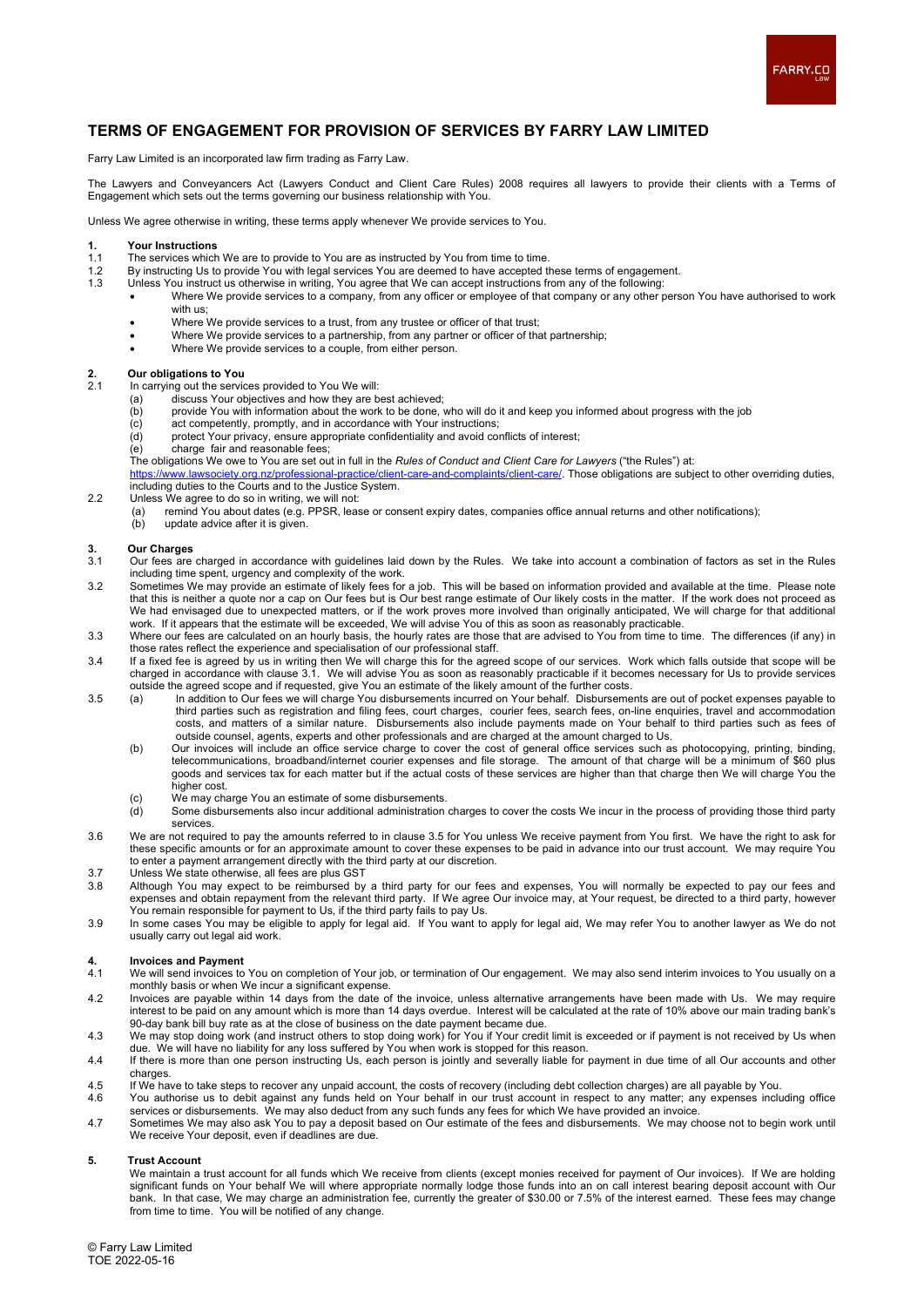

#### **6. Professional Indemnity Insurance**

We hold professional indemnity insurance that meets or exceeds the minimum standards specified by the Law Society. We will provide You with particulars of the minimum standards upon request.

#### **7. Lawyers Fidelity Fund**

The Law Society maintains the Lawyers Fidelity Fund for the purposes of providing clients of lawyers with protection against loss arising from theft by lawyers. The maximum amount payable as compensation by the Fidelity Fund to an individual is limited to \$100,000. Except in certain circumstances specified in the Lawyers & Conveyancers Act 2006 the Fidelity Fund does not cover a client for any loss relating to money that a lawyer is instructed to invest on behalf of the client.

#### **8. Duty of Care**

Our duty of care is to You and not to any other person or entity. Before any other person or entity may rely on Our advice or services, We must expressly agree to this in writing.

#### **9. Conflicts of Interest**

We have procedures in place to identify and respond to conflicts of interest. If a conflict of interest arises We will consult with You about the best way to resolve the matter and in accordance with the Rules.

#### **10. Retention of Files**

At the end of Your job We will keep Your file for the minimum period stipulated by any relevant legislation or earlier if We have converted those files to an electronic format. At the end of this period We may destroy or delete the file without contacting You further.

#### **11. Complaints Procedure**

We have procedures for handling any complaints, designed to ensure that a complaint is dealt with promptly and fairly. If You have a complaint about Our services or charges, You may refer Your complaint to the person who has overall responsibility for Your work. If You do not wish to refer Your complaint to that person, or You are not satisfied with that person's response You may refer Your complaint to the Managing Partner. If You are not satisfied with the result of Our complaint procedures, then You have the right to lodge a written complaint with the New Zealand Law Society's complaints service – details of which are available on <u>www.adls.org.nz</u>. Queries can be referred to <u>complaints@lawsociety.org.nz</u> or telephone 0800 261 801.

## **12. Confidentiality and Privacy**<br>**12.1** We will treat all information V

We will treat all information We hold about You as private and confidential. We will not share any information We hold about You, unless:

- The law requires Us to
- We need to so that We can carry out Our work for You
- You agree, or ask Us to.
- The information is already known to the public or those We disclose it to.
- 12.2 We may also use contact details and other information (e.g. subjects You are interested in) to keep You informed about developments in relevant areas of law and other services or products We offer. If You do not want to be provided with this information please let Us know at any time.
- 12.3 Our Privacy Policy is available on our website https://www.farry.co.nz/privacy

#### **13. Electronic Communications**

If You ask Us to transmit any document or communication to You or any other party electronically, You indemnify Us in respect of any claim You may have as a result of any unauthorised copying, recording, reading or interference with that document after transmission, for any delay or nondelivery of any document and for any damage caused to Your system or any files by the transmission (including by a computer virus).

## **14. AML/CFT, FATCA and CRS**<br>14.1 We must comply with Our ob

- We must comply with Our obligations under all laws binding on Us, including:
- Anti-money laundering and countering financing of terrorism laws; and
- Laws relating to tax reporting and withholding tax or levies.
- 14.2 In order to do so, We may be required to conduct customer due diligence on You, persons acting on Your behalf, and other relevant persons such as relevant beneficial owners or persons who have effective control of You and (in the case of a trust) the beneficiaries of the trust. We may not be able to act or continue acting for You, or to complete trust account and other transactions for You, until this is completed.
- 14.3 We may be required to provide information about You, persons acting on Your behalf, and other relevant persons as described above to government agencies. We may not be permitted to tell You or such persons if We do provide such information. We may also be required to provide such information to banks with which We place Your funds through Our trust account, and information provided to banks may in turn be passed on by them to tax and other regulatory authorities in New Zealand and overseas.
- 14.4 We are not responsible to You, or anyone else, for anything done or not done by Us (including any provision of information by Us to any third party or any withholdings made) in order to comply with Our legal obligations.
- 14.5 Any costs incurred by Us in conducting compliance, reporting or other actions required under relevant legislation:
	- On You; or
	- Any associated entity; or
	- Any third party in any transaction or matter we are conducting for You; or
	- Providing compliance and/or reporting information to other parties and/or regulatory authority on You or any associated entities behalf,

will be charged to and payable by You. Our Standard Customer Due Diligence charge for an individual is a minimum of \$300.00 plus GST and Disbursements. Our Standard Customer Due Diligence charge for any entities will be a minimum of \$450.00 plus GST and Disbursements. Any complex or Enhanced Due Diligence will be charged on a time and attendance basis. We will advise You of those charges at the time. Where the attendances also involves engagement of an external third party service provider these charges may be passed onto You and the amount of such third party charges will be advised at the time. Our standard charge for providing compliance or reporting information to other parties on your behalf is \$225.00 plus GST and Disbursements, any complex requests will be charged on a time and attendance basis. Our charges for such attendances will be advised to You at the time.

## **15. Termination**

- 15.1 You may end Our engagement by giving Us reasonable written notice. You must pay Our fees for work done and for other charges incurred up to the time of termination.
- 15.2 We may end Our engagement, at any time upon reasonable notice to You.<br>15.3 Where the services of Farry & Co Trustees Limited (FCTL) are involved a
- 15.3 Where the services of Farry & Co Trustees Limited (FCTL) are involved as a trustee or shareholder of a corporate trustee, there may be further charges in ending Our engagement involving the resignation or removal of FCTL, including transfer of assets and liabilities to new trustees, obtaining indemnities, and release of FCTL from any guarantees or other obligations it has entered into on Your behalf. We will advise You of those costs at the time when they are known.
- 15.4 Upon termination of the engagement, all outstanding fees and other charges (up to the time of termination) including those referenced in clause 15.3 will be billed to You. When You pay the account You may uplift Your file. Until Your account is paid We have a right to keep any of Your property including all files and documents in Our possession (this is called a solicitor's lien).
- 15.5 You acknowledge that We are entitled to retain a full copy of your files and documents and are entitled to charge the costs of duplication of same.<br>15.6 Where We have provided an undertaking to any person or entity th 15.6 Where We have provided an undertaking to any person or entity that has not been completed You may not terminate Our engagement or revoke Your instructions without Our consent until the undertaking is completed or We are released from it.
- 15.7 We may suspend your work if you have not:
	- paid Our accounts on time;
		- - given Us information that We have asked for or it is not accurate;